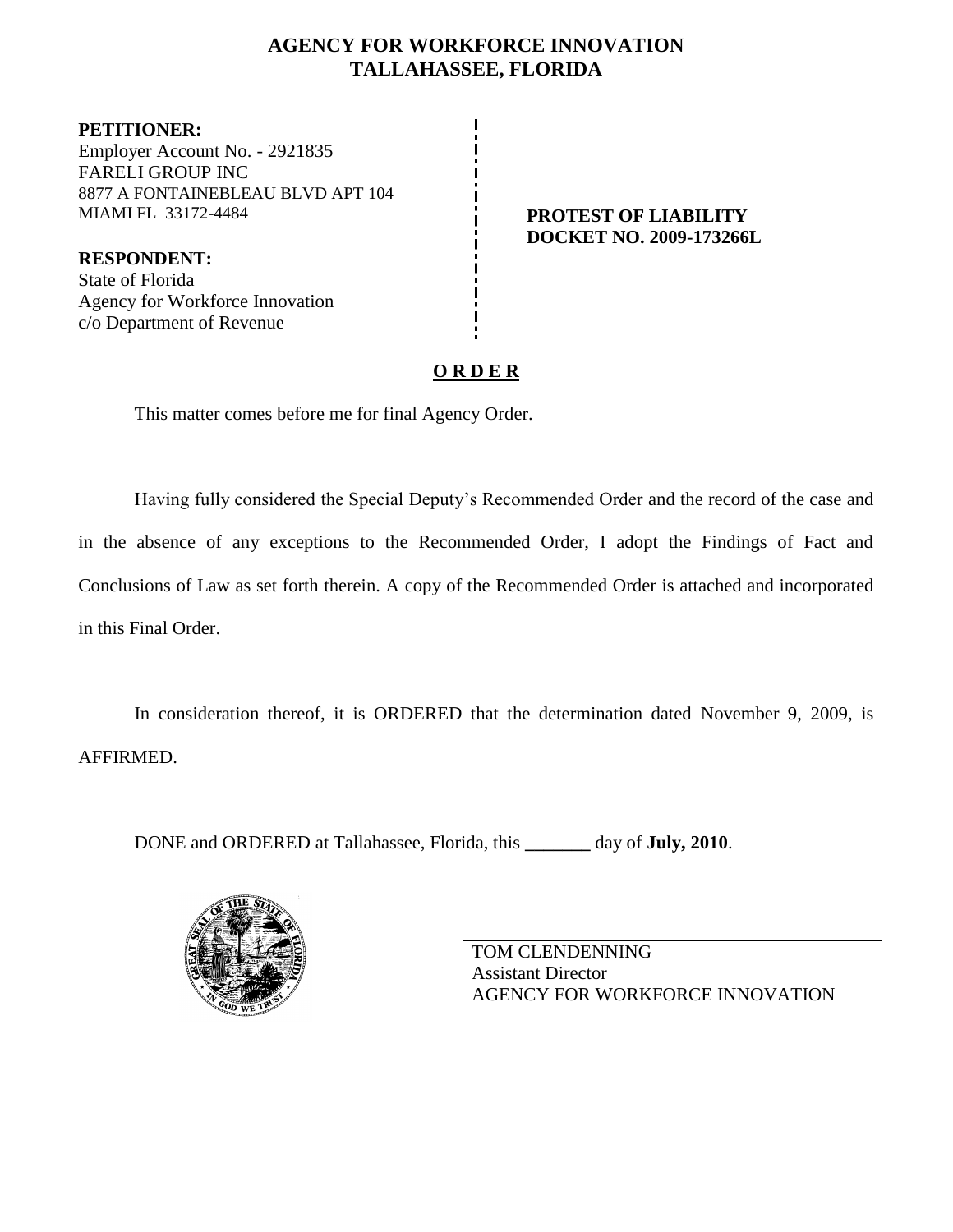# **AGENCY FOR WORKFORCE INNOVATION Unemployment Compensation Appeals**

MSC 345 CALDWELL BUILDING 107 EAST MADISON STREET TALLAHASSEE FL 32399-4143

### **PETITIONER:**

Employer Account No. - 2921835 FARELI GROUP INC ROBERTO ARGUELLO 8877 A FONTAINEBLEAU BLVD APT 104 MIAMI FL 33172-4484

#### **PROTEST OF LIABILITY DOCKET NO. 2009-173266L**

**RESPONDENT:** State of Florida Agency for Workforce Innovation c/o Department of Revenue

# **RECOMMENDED ORDER OF SPECIAL DEPUTY**

TO: Director, Unemployment Compensation Services Agency for Workforce Innovation

This matter comes before the undersigned Special Deputy pursuant to the Petitioner's protest of the Respondent's determination dated November 9, 2009.

After due notice to the parties, a telephone hearing was held on April 21, 2010. The Petitioner, represented by an employer's agent, appeared and testified. The Petitioner's president and a helper testified as witnesses. The Respondent, represented by a Department of Revenue Tax Specialist II, appeared and testified. The Joined Party appeared and testified.

The record of the case, including the recording of the hearing and any exhibits submitted in evidence, is herewith transmitted. Proposed Findings of Fact and Conclusions of Law were received from the Petitioner.

#### **Issue:**

Whether services performed for the Petitioner by the Joined Party and other individuals working as construction operators/installers constitute insured employment pursuant to Sections 443.036(19), 443.036(21); 443.1216, Florida Statutes, and if so, the effective date of the liability.

## **Findings of Fact:**

1. The Petitioner is a corporation which was formed in 2003 to operate a tile installation business in Dade County, Florida. Dade County requires flooring contractors to pass an examination and obtain a flooring license before doing business. The Petitioner obtained the required flooring license.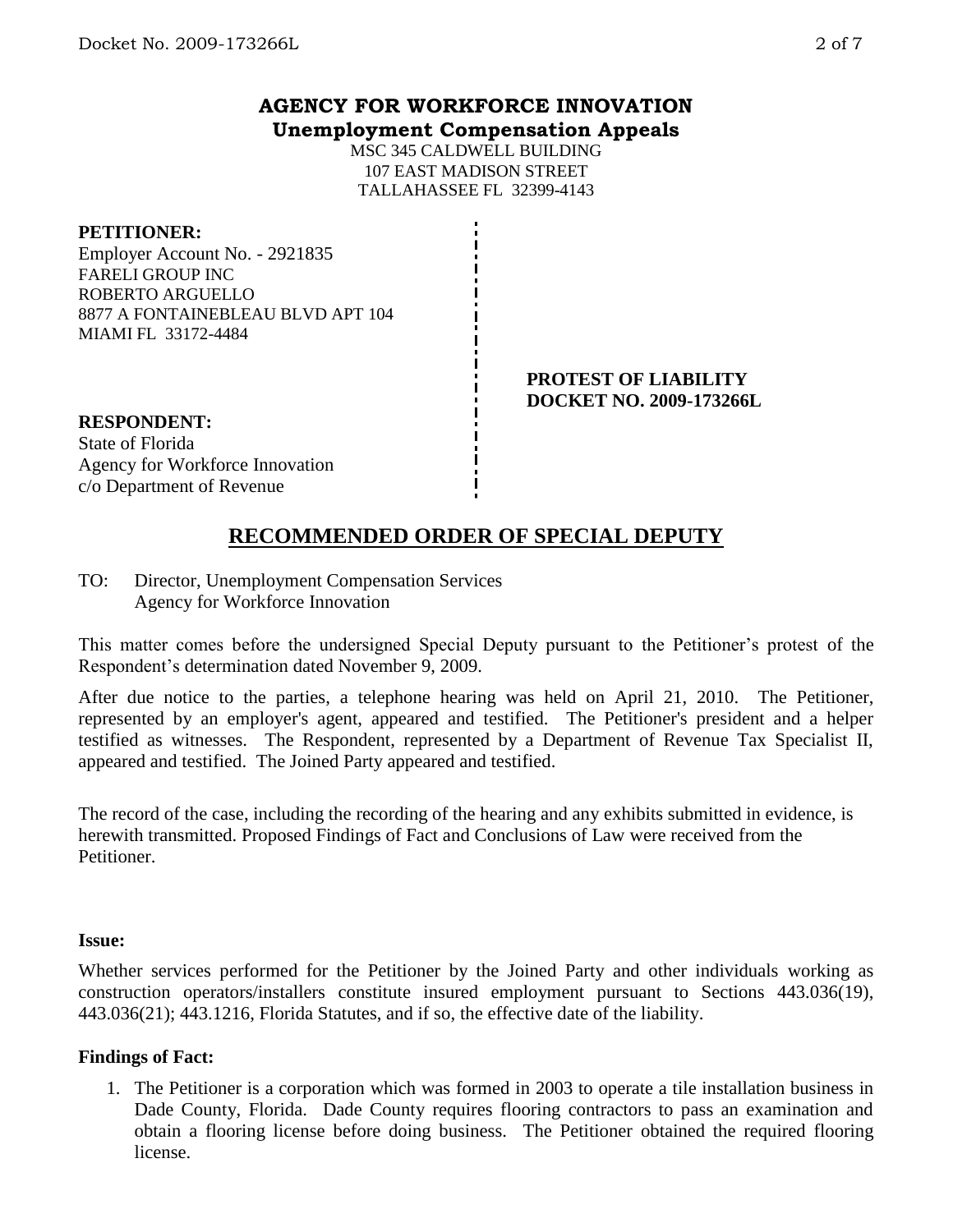- 2. Prior to creating the Petitioner's corporation the Petitioner's president worked for a large tile contractor as an installer. The Joined Party also worked for that company as an installer. After the Petitioner's president left to start his own business the Joined Party continued in his employment with the large tile contractor. Although the Joined Party was an employee of the tile contractor, the Joined Party always provided his own work tools. The Joined Party did not have a flooring license.
- 3. In approximately January 2008 the Joined Party was separated from his employment due to lack of work. He contacted the Petitioner to see if the Petitioner had work available. The Petitioner's president knew that the Joined Party was a good tile installer and he advised the Joined Party that the Petitioner had jobs available.
- 4. The Petitioner and the Joined Party did not enter into any written agreement or contract.
- 5. The Petitioner bid the jobs and if the bid was accepted the Petitioner's president would contact the Joined Party and tell the Joined Party what time the Joined Party should meet the president at either a job site or at a vendor's location. Many times the Joined Party did not know how much the Petitioner would pay him to install the tile. However, the Joined Party was aware that there was a standard within the industry concerning a daily rate of pay for tile installers.
- 6. Tile installers usually need helpers to complete the installation of the tile. Initially, the Petitioner did not provide helpers for the Joined Party. The Joined Party would give cash to his brother-inlaw or give cash to other installers when they helped the Joined Party. After January 2008 the Petitioner usually provided the helpers and paid the helpers.
- 7. The Joined Party provided all of the tools just as he had done during his previous period of employment. The Joined Party provided his own transportation to the job sites and was not reimbursed for any expenses. The Joined Party did not provide any of the materials or supplies.
- 8. The Petitioner did not train the Joined Party. The president was aware of the Joined Party's ability to install tile from the time that they had previously worked together. The president knew that it was not necessary for the president to supervise the Joined Party or to oversee the Joined Party's work. However, the president would visit the Joined Party while the Joined Party was working. On those occasions the Petitioner gave the Joined Party instructions about how to distribute the work to other workers.
- 9. The Joined Party's work schedule was established according to the time that he was instructed to meet the president at the jobsite or at a vendor's location to pick up the materials and supplies. Basically, the Joined Party's work schedule was 8 AM until 4 PM. If there was more than one job to be done the Petitioner determined the sequence that the jobs were to be performed.
- 10. If the Joined Party was not able to work on a scheduled day he always notified the Petitioner and/or the customer. The Joined Party believed that he was required to notify the Petitioner of his absences. The Joined Party was required to report any problems that occurred on the job to the Petitioner and was required to report when the job was complete.
- 11. The Petitioner determined the amount of the Joined Party's pay. Sometimes the Petitioner told the Joined Party in advance how much the Petitioner would pay the Joined Party for the job. On one occasion the Joined Party disagreed with the amount of pay because the job was located 125 miles away. On that one occasion the Petitioner agreed to pay more money to the Joined Party.
- 12. Initially, the Petitioner did not withhold any payroll taxes from the Joined Party's pay. After working for the Petitioner for approximately six months the president advised the Joined Party that the Petitioner was going to begin withholding payroll taxes from the pay. The Joined Party always considered himself to be the Petitioner's employee and he was excited that the Petitioner was going to withhold the payroll taxes. The Petitioner made the decision to withhold Social Security and federal income taxes in order to obtain a large contract with a condominium project.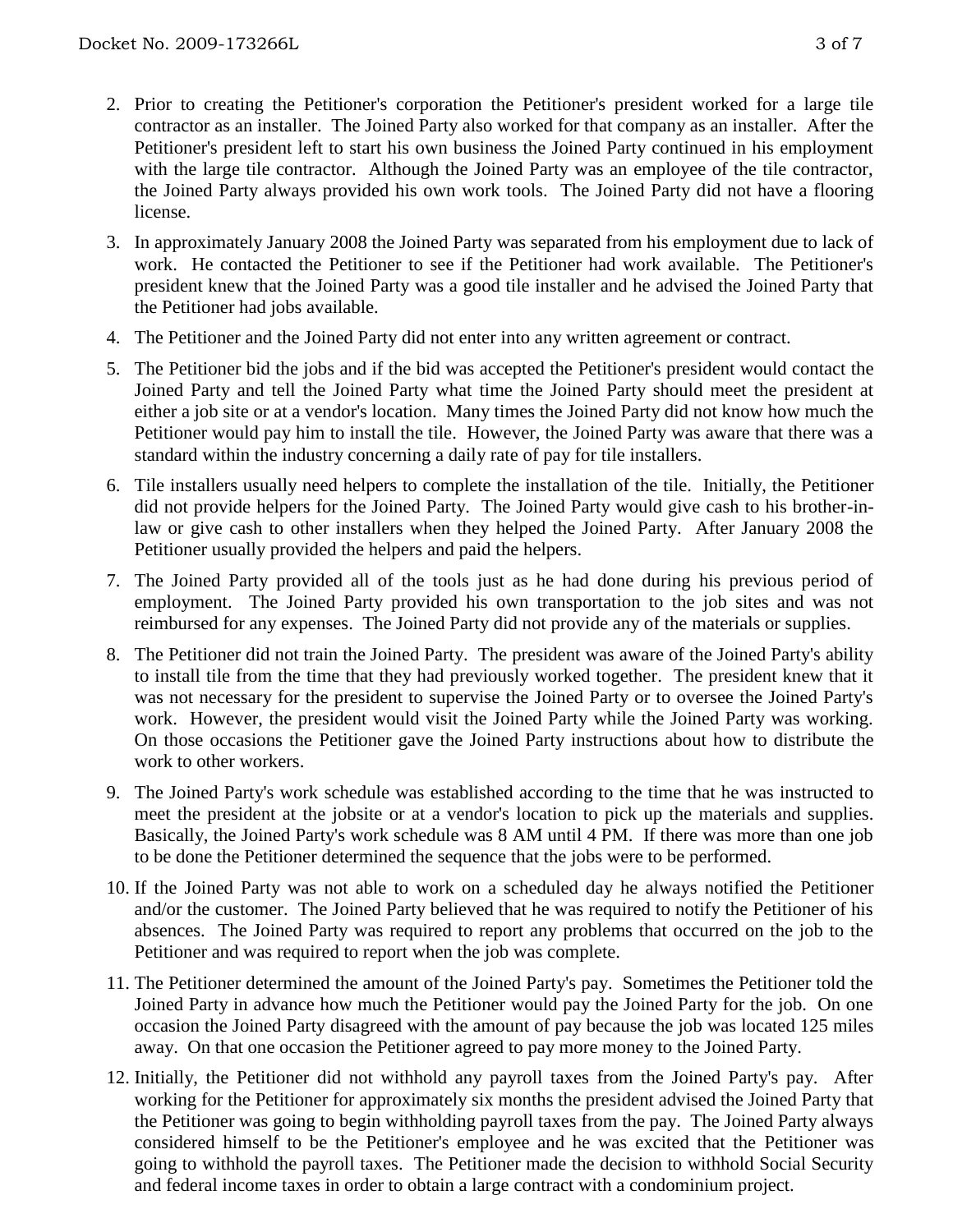- 13. The Petitioner withheld payroll taxes from the Joined Party's pay for a period of approximately three months or more. The Joined Party was disappointed when the Petitioner stopped withholding payroll taxes. During the period of time when the Petitioner withheld payroll taxes there was no change in the way that the work was performed.
- 14. At the end of 2008 the Petitioner gave the Joined Party a Form 1099-MISC reporting all of the Joined Party's income as nonemployee compensation. The form did not show the amount of taxes that had been withheld from the Joined Party's pay. The Joined Party complained to the Petitioner and the Petitioner took the Joined Party to see the Petitioner's accountant. The accountant prepared a Form W-2 on the accountant's computer and changed the amount reported on the Form 1099. The amount of wages shown on Form W-2 was \$6,580. Since the form was prepared on the accountant's computer neither the Joined Party nor the Petitioner's president knew if the withheld taxes were remitted to the Internal Revenue Service as required, whether the accountant filed a copy of the Form W-2 with the government, or whether the amounts on the form were accurate.
- 15. The Petitioner did not register with the Florida Department of Revenue for payment of unemployment compensation tax and did not file the required quarterly reports.
- 16. The Joined Party did not have any type of flooring license or occupational license. The Joined Party was aware that he was required to have a flooring license to work as a self employed independent contractor. The Joined Party did not offer tile installation services to the general public, did not do side jobs, and did not work for any other company during the time that he worked for the Petitioner. The Joined Party did not have business liability insurance. The Joined Party was covered under the Petitioner's business liability insurance policy.
- 17. Either party had the right to terminate the relationship at any time without incurring liability. In approximately August 2009 the Petitioner was having family medical problems and he criticized the Joined Party for work which the Joined Party had completed. The work had already been accepted by the customer. The Petitioner and the Joined Party argued about the completed work. The Petitioner lost trust in the Joined Party's ability to do the work. The Petitioner redid the work at the Petitioner's expense and terminated the relationship with the Joined Party.
- 18. The Joined Party filed an initial claim for unemployment compensation benefits effective August 23, 2009. The Joined Party's filing on that date established a base period from April 1, 2008, through March 31, 2009. The Joined Party did not receive credit for his earnings with the Petitioner because the Petitioner had never registered with the Florida Department of Revenue and had never paid unemployment compensation taxes. The Joined Party filed a *Request for Reconsideration of Monetary Determination* and an investigation was issued to the Department of Revenue to determine if the Joined Party performed services as an employee or as an independent contractor.
- 19. On October 7, 2009, the Department of Revenue issued a determination holding that the Joined Party was an employee of the Petitioner and also held that corporate officers are the Petitioner's employees. The determination advised that the determination would be conclusive and binding unless a written application was filed to protest the determination within twenty days. By letter dated October 30, 2009, an employer's agent engaged by the Petitioner requested an extension of the time to file the written application to protest the determination. By mail dated November 4, 2009, the employer's agent submitted additional evidence. On November 9, 2009, the Department of Revenue issued a second determination labeled as an "affirmation" of the October 7, 2009, determination. However, the Department of Revenue extended the original determination to include individuals other than the Joined Party who performed services for the Petitioner as construction operators/installers. The Petitioner appealed by letter dated November 23, 2009.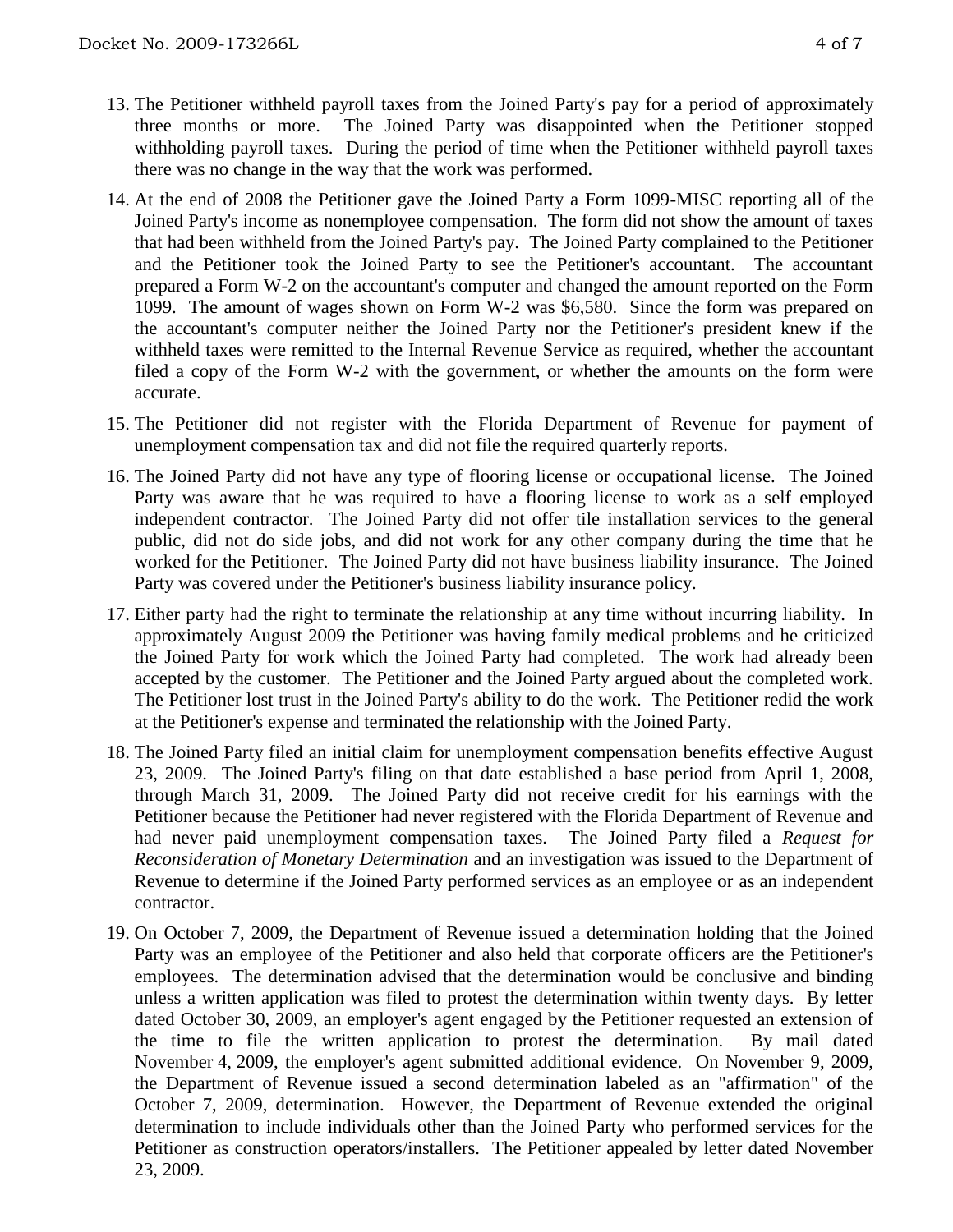## **Conclusions of Law:**

- 20. The issue in this case, whether services performed for the Petitioner constitute employment subject to the Florida Unemployment Compensation Law, is governed by Chapter 443, Florida Statutes. Section 443.1216(1)(a)2., Florida Statutes, provides that employment subject to the chapter includes service performed by individuals under the usual common law rules applicable in determining an employer-employee relationship.
- 21. The Supreme Court of the United States held that the term "usual common law rules" is to be used in a generic sense to mean the "standards developed by the courts through the years of adjudication." United States v. W.M. Webb, Inc., 397 U.S. 179 (1970).
- 22. The Supreme Court of Florida adopted and approved the tests in 1 Restatement of Law, Agency 2d Section 220 (1958), for use to determine if an employment relationship exists. See Cantor v. Cochran, 184 So.2d 173 (Fla. 1966); Miami Herald Publishing Co. v. Kendall, 88 So.2d 276 (Fla. 1956); Magarian v. Southern Fruit Distributors, 1 So.2d 858 (Fla. 1941); see also Kane Furniture Corp. v. R. Miranda, 506 So.2d 1061 (Fla. 2d DCA 1987).
- 23. Restatement of Law is a publication, prepared under the auspices of the American Law Institute, which explains the meaning of the law with regard to various court rulings. The Restatement sets forth a nonexclusive list of factors that are to be considered when judging whether a relationship is an employment relationship or an independent contractor relationship.
- 24. 1 Restatement of Law, Agency 2d Section 220 (1958) provides:
	- (1) A servant is a person employed to perform services for another and who, in the performance of the services, is subject to the other's control or right of control.
	- (2) The following matters of fact, among others, are to be considered:
		- (a) the extent of control which, by the agreement, the business may exercise over the details of the work;
		- (b) whether or not the one employed is engaged in a distinct occupation or business;
		- (c) the kind of occupation, with reference to whether, in the locality, the work is usually done under the direction of the employer or by a specialist without supervision;
		- (d) the skill required in the particular occupation;
		- (e) whether the employer or the worker supplies the instrumentalities, tools, and the place of work for the person doing the work;
		- (f) the length of time for which the person is employed;
		- $(g)$  the method of payment, whether by the time or by the job;
		- (h) whether or not the work is a part of the regular business of the employer;
		- (i) whether or not the parties believe they are creating the relation of master and servant;
		- (j) whether the principal is or is not in business.
- 25. Comments in the Restatement explain that the word "servant" does not exclusively connote manual labor, and the word "employee" has largely replaced "servant" in statutes dealing with various aspects of the working relationship between two parties.
- 26. In Department of Health and Rehabilitative Services v. Department of Labor & Employment Security, 472 So.2d 1284 (Fla. 1<sup>st</sup> DCA 1985) the court confirmed that the factors listed in the Restatement are the proper factors to be considered in determining whether an employer-employee relationship exists. However, in citing La Grande v. B&L Services, Inc., 432 So.2d 1364, 1366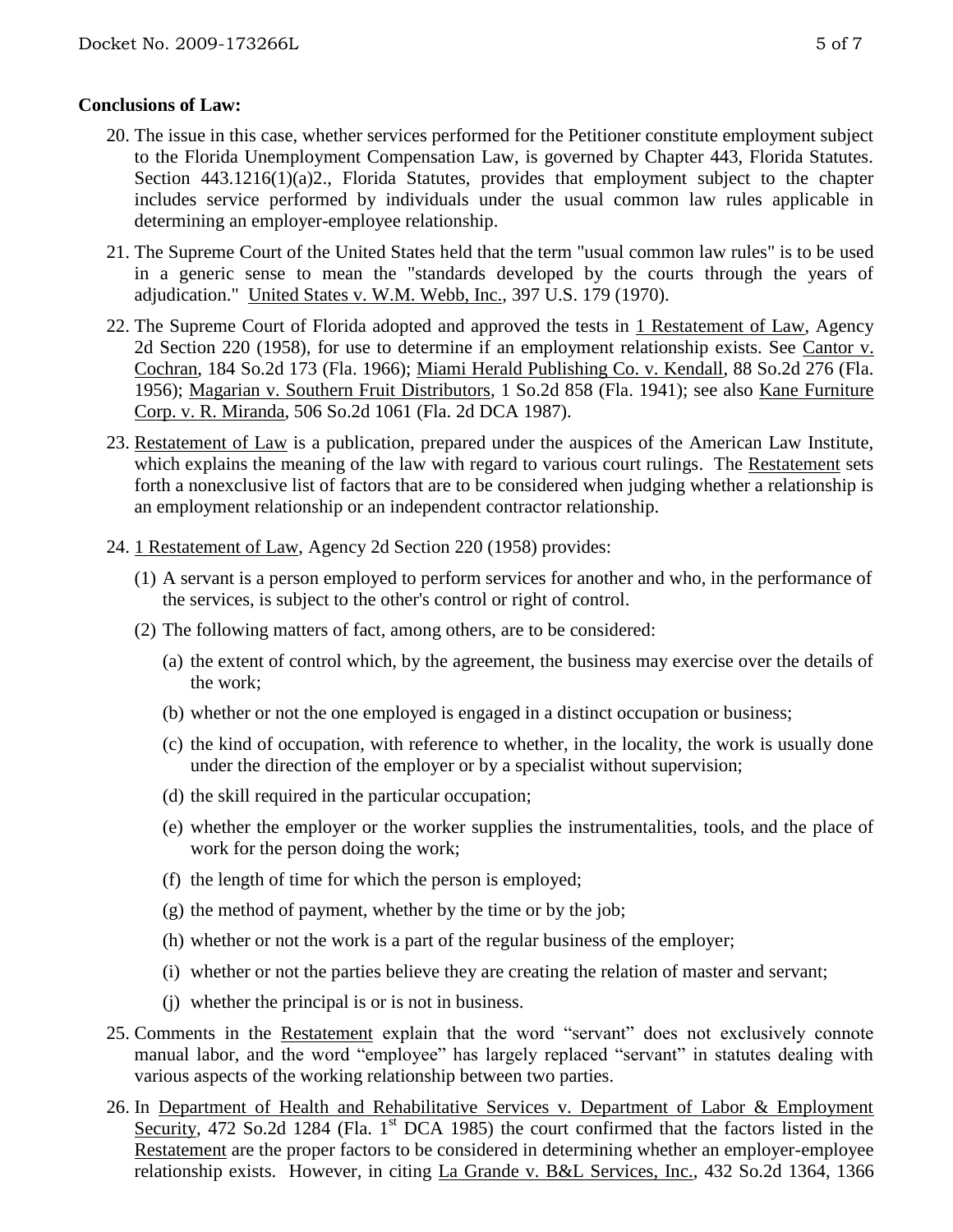(Fla.  $1<sup>st</sup> DCA$  1983), the court acknowledged that the question of whether a person is properly classified an employee or an independent contractor often cannot be answered by reference to "hard and fast" rules, but rather must be addressed on a case-by-case basis.

- 27. The Petitioner is a tile installation contractor. The Joined Party performed services for the Petitioner as a tile installer. The work performed by the Joined Party was not separate and distinct from the Petitioner's business but was an integral and necessary part of the Petitioner's business.
- 28. There was no agreement at the time of hire, either verbal or in writing, that the Joined Party would perform services as a self employed independent contractor. The Joined Party did not have a Dade County flooring license and the Petitioner was aware that a license was required to work as a self employed contractor. There was no agreement concerning the method or rate of pay. On most jobs the Joined Party did not know the amount of pay and the Joined Party trusted the Petitioner to apply what was considered to be an industry standard daily rate of pay. On one occasion the Joined Party negotiated a higher rate of pay because the jobsite was 125 miles away. These facts reveal that the Petitioner controlled the method and rate of pay. The fact that the Petitioner chose not to withhold payroll taxes during certain periods of time does not, standing alone establish an independent contractor relationship.
- 29. The Joined Party provided his own tools and transportation. The Joined Party was previously employed as an installer and also provided his own tools during his prior employment. Sometimes, particularly during the first month of performing services for the Petitioner, the Joined Party provided his own helpers. However, most of the time the Petitioner provided and paid the helpers. The Petitioner controlled whether or not helpers were provided.
- 30. The Joined Party is a skilled tradesman. The Petitioner was aware of the Joined Party's level of skill and was aware that training or supervision was not necessary. The Petitioner did provide instructions to the Joined Party concerning how the Joined Party should distribute the work to other workers. In Farmers and Merchants Bank v. Vocelle, 106 So.2d 92 (Fla. 1<sup>st</sup> DCA 1958) the court stated that the humblest labor can be independently contracted and the most highly trained artisan can be an employee.
- 31. The Joined Party performed services exclusively for the Petitioner from January 2008 until August 2009, a period in excess of one and one-half years. Either party had the right to terminate the relationship at any time without incurring liability. The relationship was terminated by the Petitioner due to a dispute with the Joined Party concerning how the work was performed. These facts reveal the existence of an at-will relationship of relative permanence. In Cantor v. Cochran, 184 So.2d 173 (Fla. 1966), the court in quoting 1 Larson, Workmens' Compensation Law, Section 44.35 stated: "The power to fire is the power to control. The absolute right to terminate the relationship without liability is not consistent with the concept of independent contractor, under which the contractor should have the legal right to complete the project contracted for and to treat any attempt to prevent completion as a breach of contract."
- 32. During the time the Petitioner classified the Joined Party as an independent contractor and during the period of time the Petitioner classified the Joined Party as an employee, the Joined Party worked under precisely the same terms and conditions. It was the belief of the Joined Party at all times that he was an employee of the Petitioner. The Florida Supreme Court commented in Justice v. Belford Trucking Company, Inc., 272 So.2d 131 (Fla. 1972), that while the obvious purpose to be accomplished by an agreement is to evince an independent contractor status, such status depends not on the statements of the parties but upon all the circumstances of their dealings with each other.
- 33. Rule 60BB-2.035(7), Florida Administrative Code, provides that the burden of proof will be on the protesting party to establish by a preponderence of the evidence that the determination was in error.